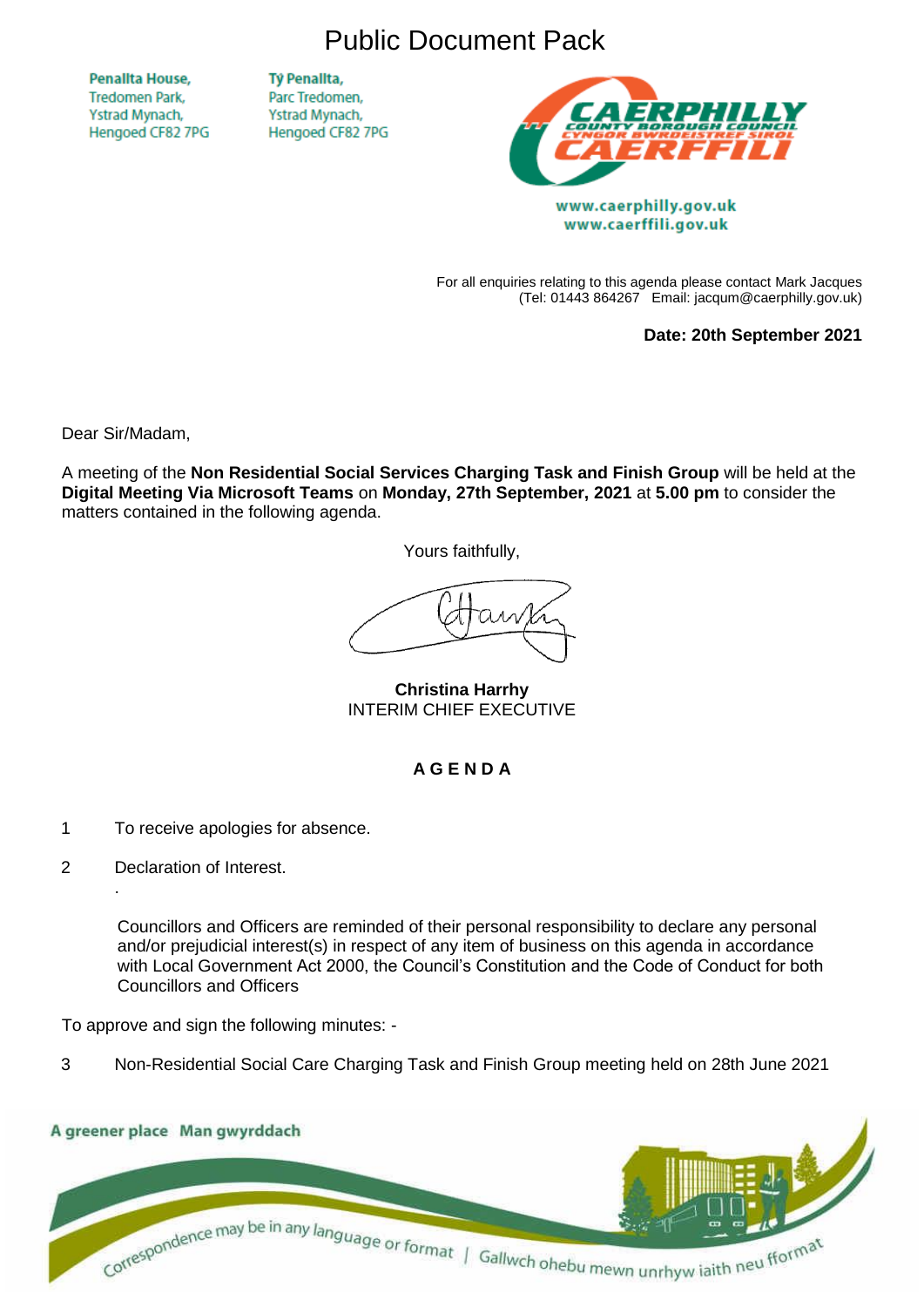4 Group to ratify their Final Report.

#### **Circulation:**

Councillors A. Gair, V. James (Chair), L. Jeremiah and Michelle Jones (Vice Chair)

And Appropriate Officers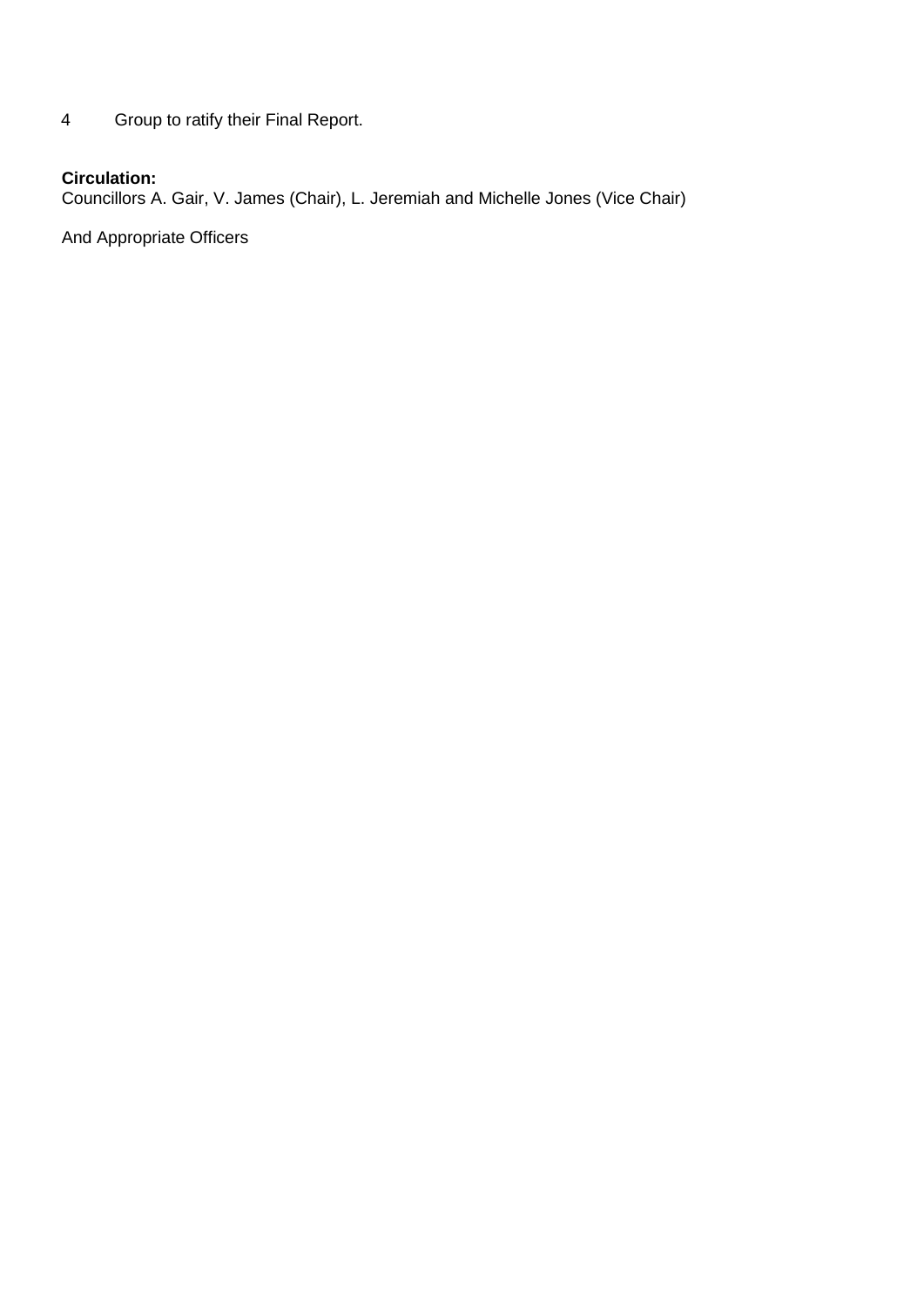

## **CHARGING FOR NON-RESIDENTIAL SOCIAL CARE TASK AND FINISH GROUP**

#### **MINUTES OF THE DIGITAL MEETING HELD VIA MICROSOFT TEAMS ON MONDAY 28TH JUNE 2021 AT 5.00 P.M.**

PRESENT:

Councillor V. James - Chair

Councillors:

Ms A. Gair

Also Present:

Co-opted Members: Mr C. Luke (Caerphilly People First)

Together with:

Cllr. D. Cushing (Chair, Social Services Scrutiny Committee), M. Jacques (Scrutiny Officer), M. Jones (Financial Services Manager) and R. Morris (Principal Income and Assessment Officer).

#### **1. APOLOGIES FOR ABSENCE**

Apologies for absence were received from Councillor L. Jeremiah and Mrs M. Jones (Parent Network).

#### **2. DECLARATIONS OF INTEREST**

Cllr D. Cushing was attending the meeting as an observer and asked if an interest should be declared as a result of having used non-residential care services in the past. The Scrutiny Officer advised that it was not necessary to declare an interest for having previously used the service. The Chair advised the group that he had recently started a new job as Principal Manager (Adult Services) within the Social Services directorate of a neighbouring Authority. He queried whether or not adult placement, a shared service with Merthyr Tydfil County Borough Council, was a consideration under the charging policy under discussion. The Financial Services Manager confirmed that the Shared Lives programme was considered a **ENTIAL SOCIAL CARE TASK**<br> **ENTIAL SOCIAL CARE TASK**<br> **NISH GROUP**<br> **HELD VIA MICROSOFT TEAMS ON MERD VIA MICROSOFT TEAMS ON MESSENT:**<br>
PAGENT:<br>
PAGENT:<br>
PAGENT:<br>
PAGENT:<br>
SAGE CAST COMPTABLY PROPERTING ON MERD SOFT AND MO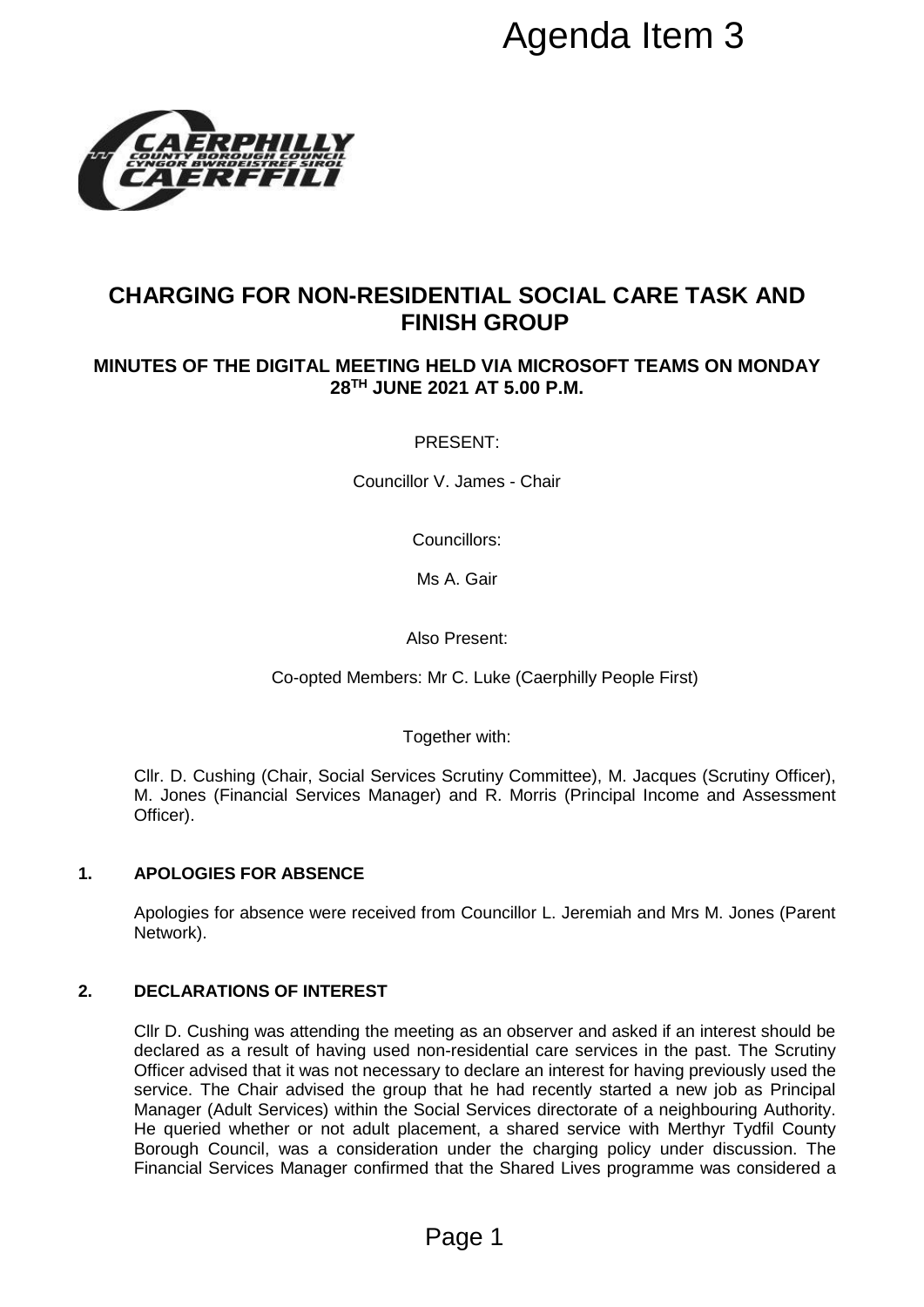shared non-residential care service but that the charging policy for residents within the Merthyr Tydfil County Borough would be determined by their Local Authority and not by Caerphilly County Borough Council. The Scrutiny Officer noted the Chair's new role with a neighbouring Authority.

#### **3. MINUTES – 15TH FEBRUARY 2021**

It was unanimously agreed that the minutes of the meeting held on the  $15<sup>th</sup>$  February 2021 be accepted as a correct record.

RESOLVED that the minutes of the Charging for Non-Residential Social Care Task and Finish Group held on 15<sup>th</sup> February 2021 be approved as a correct record and signed by the Chair.

#### **4. NEXT STEPS?**

The Scrutiny Officer had compiled a synopsis of the evidence received since the inquiry began in September 2019 and he shared it with the Group during the meeting. The information was divided into two columns, one highlighted the key issues identified and the other outlined the associated evidence received. Key issues included affordability of charges for residents, a comparison with the charges made by other Local Authorities, applying disregards when determining available income, the number of residents likely to be impacted by any increase to the charging policy and the legal framework for charging users for the service.

The Chair thanked the Scrutiny Officer for his presentation and said it highlighted the importance of setting an appropriate charging policy for this type of care. One Member also highlighted the quality of the non-residential care provided within the County Borough and this viewpoint was supported by other Members of the group.

The Financial Services Manager shared data with the Group which showed a comparison chart of rates for non-residential care charged by other Welsh Local Authorities and a rate modelling exercise of the councils surveyed by Caerphilly County Borough Council up until 2026/27. Based on the rates charged in 2020/21 the exercise showed future charges based on an assumed annual inflationary uplift up until 2026/27. It was then possible to forecast Caerphilly's position in a Wales-wide table after potential percentage increases were applied.

The Chair thanked the Financial Services Manager and highlighted to the group that if the current increase of 20% per annum for day care continued to be applied, the data suggested that Caerphilly charges would not reach the Welsh median by 2026/27. Cllr Cushing asked about the take-up of services if charges for day care were tripled over the next five years. The Financial Services Manager outlined how many people would not pay the full assessed charge due to the disregards which would be applied during the income assessment period and also reminded Members that nobody in Wales would pay more than £100 per week because of the cap. Cllr Cushing asked about the potential of the cap rising in the future and was advised that this was down to the discretion of the Welsh Government. The Financial Services Manager advised the group that currently due to restrictions caused by the pandemic day care was provided on a community basis and new users were charged on the hourly rate.

One Member asked about the number of residents receiving day care who did not pay for the service. The Principal Income and Assessment Officer confirmed that a high percentage of users did not pay for day care following assessment and also highlighted that everybody was entitled to have their ability to pay assessed.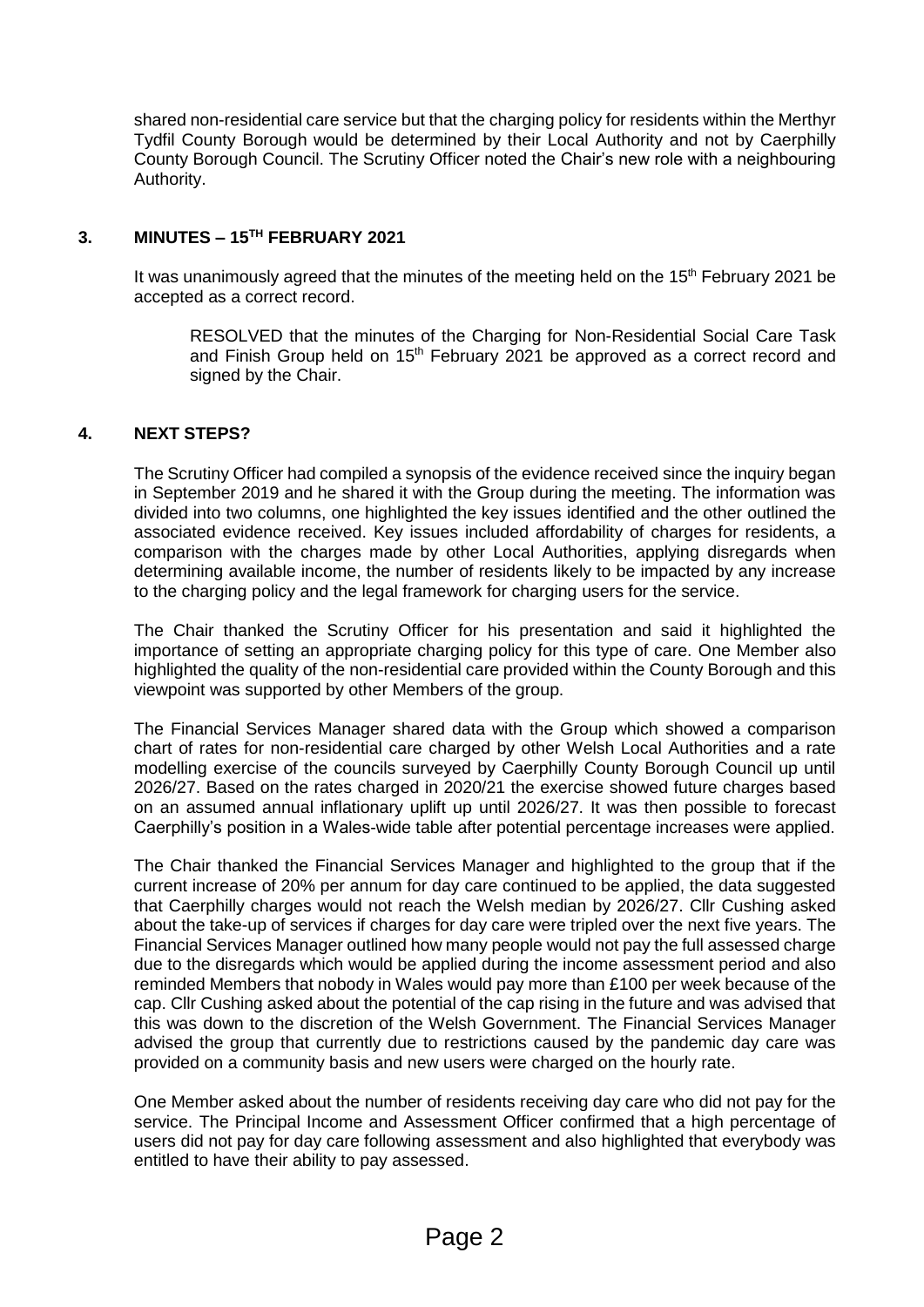Cllr Cushing asked if the care charges listed were figures for the whole of the UK or just Wales. It was explained that the rates were for Welsh Local Authorities who had responded to the survey and Cllr Cushing commented on the relatively high charges across Wales.

It was agreed that the Financial Services Manager would circulate the Day Care rates after a 10%, 20% and 30% increase was applied as information for Members. The Chair highlighted how these figures could then be included as recommendation options in the final report.

Discussion ensued on the need to increase the Home Care rate by 10% per annum until 2026/27, as the forecast was that the Welsh median would be reached in Caerphilly by 2023/24. The group were shown the impact of replacing the 10% increase with a 2% increase from 2024/25. The Financial Services Manager also reminded Members that it was impossible to accurately estimate the annual uplift made by other Welsh Local Authorities up until 2026/27, but for the purposes of the modelling exercise a normal inflationary uplift of 2% had been assumed. The Group were shown the impact of an uplift of 6% per annum for Home Care and the model showed that the Welsh median would be reached in Caerphilly at 2026/27.

The Chair suggested that the key matter for consideration was how quickly the Welsh median was reached in Caerphilly. If a 10% per annum increase was retained for Home Care until the Welsh median was reached and then a lower increase applied, or whether a more modest/ phased increase be applied per annum for the next five years which would mean that the median would still be reached but at a later stage.

One Member suggested that the final report should focus on the desire to reach a Welsh median rather than being in the lower quartile for rates in Wales and that it should also give an indication of the number of service users impacted by any increase in charges.

The Chair asked officers if there were any anomalies in the charging policy that needed to be raised at the meeting. The group heard how there was nothing to add other than the service for Day Centres was under review due to pandemic restrictions. The Financial Services Manager advised that he had attended a regional meeting of Gwent Authorities to discuss the transformation of day care services and that the focus was on a community-based or virtual service provision whilst pandemic restrictions were in place. The group were also made aware that the possibility of a future regional charging policy for this type of care was discussed. The Chair noted this and commented that it would be a step towards a key suggestion raised at the previous evidence-gathering meeting. Owain Jones, Course Director of the Health & Social Care Management degree programme at the University of South Wales had suggested that there should be a national charge for non-residential care in Wales to avoid charging disparities.

The Scrutiny Officer sought clarification from the group that they wanted a series of options to be presented in the recommendations of a report to the Social Services Scrutiny Committee. It was agreed that the key recommendation should be the need to reach the Welsh median of charges for non-residential care and that the options would be on the various routes taken to reach this point.

In thanking Members and Officers for their contributions, the Chair closed the meeting at 6.15 p.m.

Approved as a correct record and subject to any amendments or corrections agreed and recorded in the minutes of the meeting held on 2021, they were signed by the Chair.

\_\_\_\_\_\_\_\_\_\_\_\_\_\_\_\_\_\_\_\_\_\_